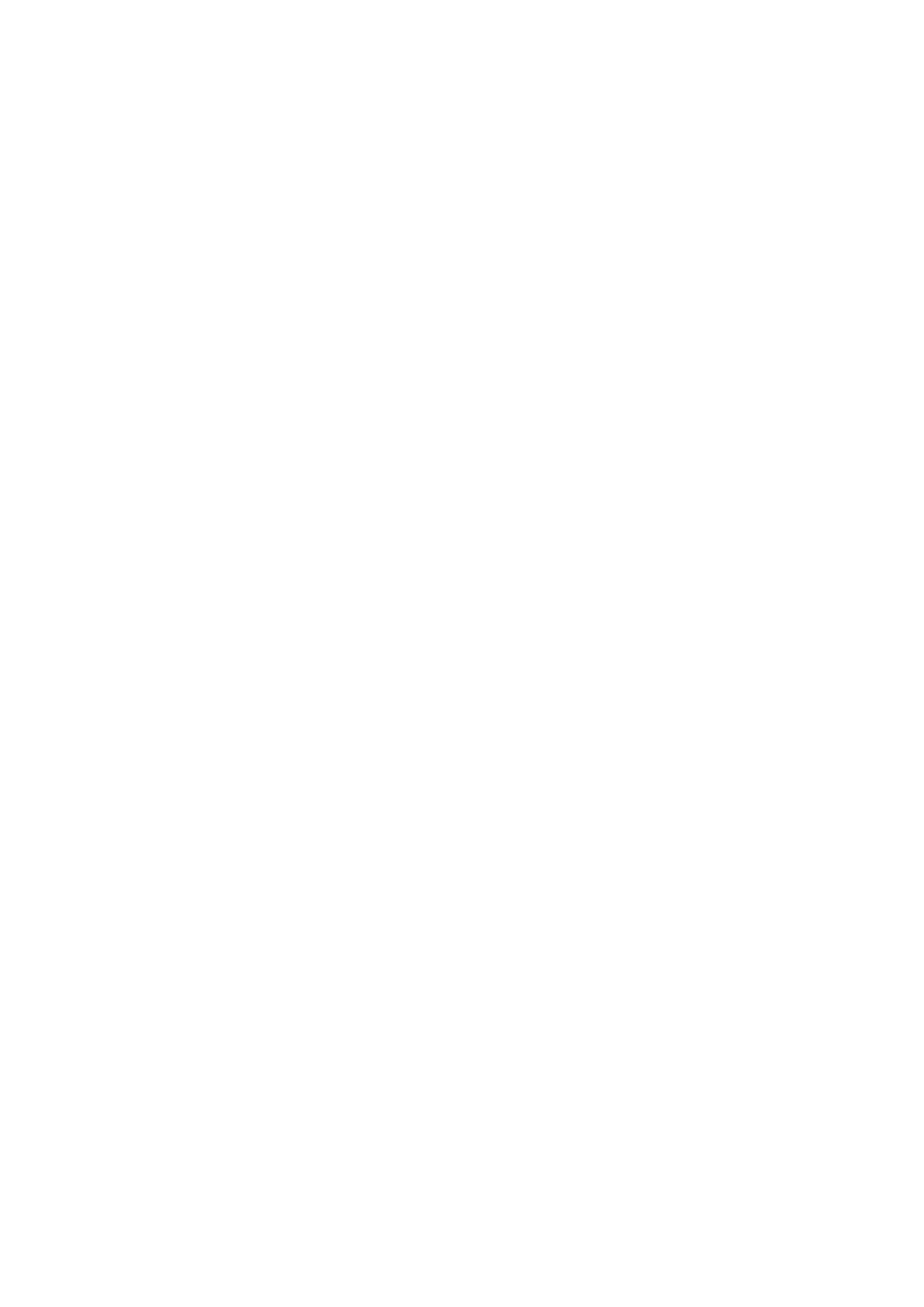## **NORTHERN TERRITORY OF AUSTRALIA**

As in force at 27 October 2004 \_\_\_\_\_\_\_\_\_\_\_\_\_\_\_\_\_\_\_\_

\_\_\_\_\_\_\_\_\_\_\_\_\_\_\_\_\_\_\_\_

### **DISABILITY SERVICES ACT**

#### **An Act to set out the principles to be furthered with respect to persons with disabilities and objectives for providers of services and researchers; to make various provisions for the funding of disability services; and for related purposes**

#### **1 Short title**

This Act may be cited as the *Disability Services Act*.

#### **2 Interpretation**

(1) In this Act, unless the contrary intention appears:

*disability*, in respect of a person, means a disability:

- (a) which is attributable to an intellectual, sensory, physical or psychiatric impairment or a combination of those impairments;
- (b) which is permanent or likely to be permanent;
- (c) which results in:
	- (i) a substantially reduced capacity of the person for communication, learning or mobility; and
	- (ii) the need for continuing support services; and
- (d) which may or may not be of a chronic episodic nature.

#### *organisation* means:

- (a) a body corporate;
- (b) a council of a municipality or community government and within the meaning of the *Local Government Act*.
- (c) a post-school education institution or body within the meaning of the *Education Act*;
- (d) the Charles Darwin University;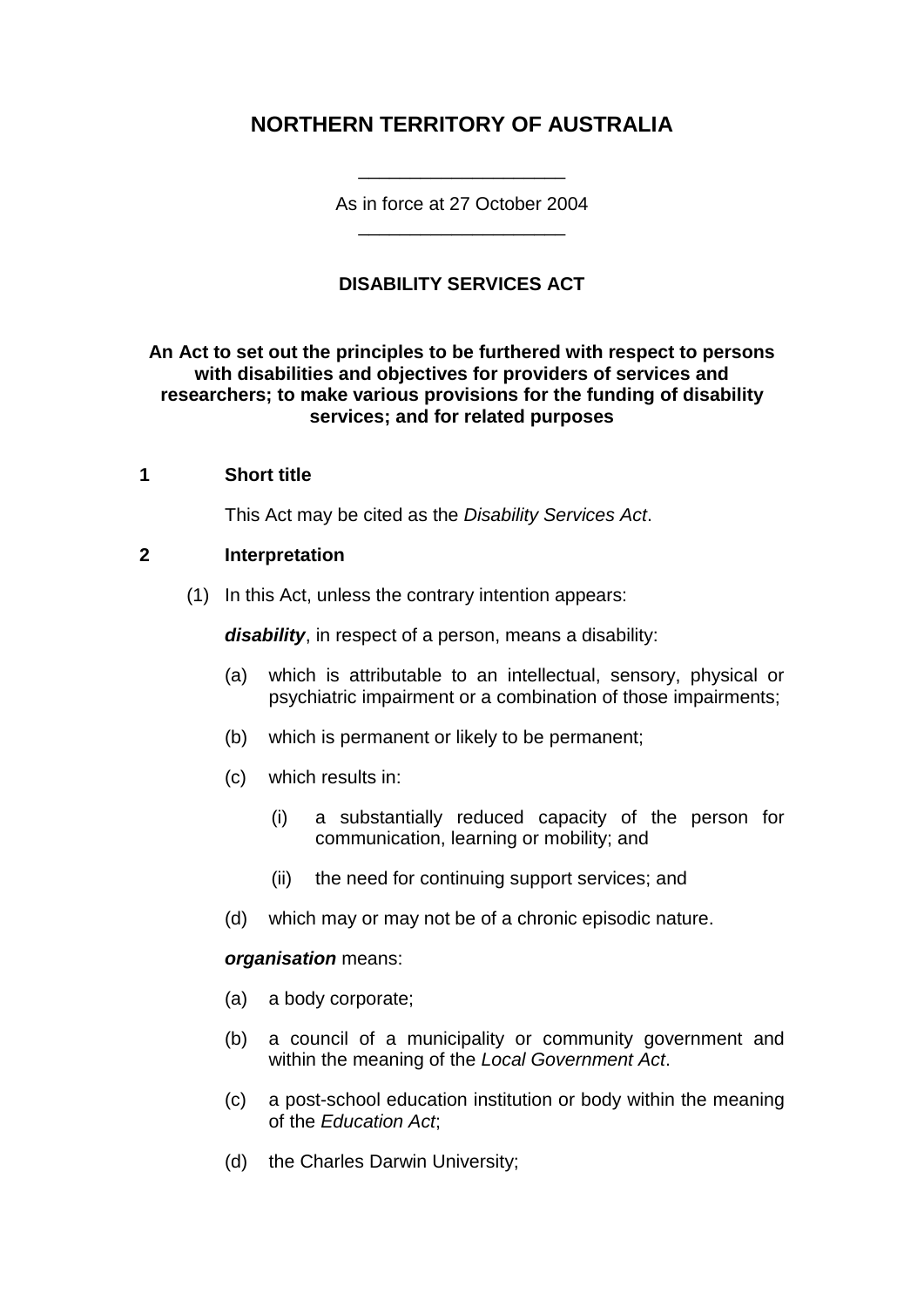- (e) the Menzies School of Health Research;
- (f) an agency of the Territory; or
- (g) a prescribed society, association or body.

*provider of services* means an organisation or a person that provides services to persons with disabilities.

*research and development activities* means:

- (a) research with respect to the provision of services for persons with disabilities:
- (b) investigation of the need for services for persons with disabilities;
- (c) the initiation of services for persons with disabilities;
- (d) the planning of the provision of services for persons with disabilities;
- (e) the development of proposals for the provision of services for persons with disabilities;
- (f) the development or implementation of training programs for:
	- (i) persons engaged in the provision of services for; or
	- (ii) the families of, and other persons who provide care for or assistance to,

persons with disabilities;

- (g) the investigation of outcomes achieved by persons with disabilities through the provision of services; or
- (h) any other activities approved by the Minister.

*researcher* means an organisation or person conducting research and development activities.

(2) The Minister may, by notice in the *Gazette*, prescribe a society, association or body for the purposes of the definition of *organisation* in subsection (1).

#### **3 Persons eligible for funding**

(1) Subject to subsection (2), the Minister may approve funding, out of money that has been provided for the purpose, to a provider of services, a researcher or a person with a disability.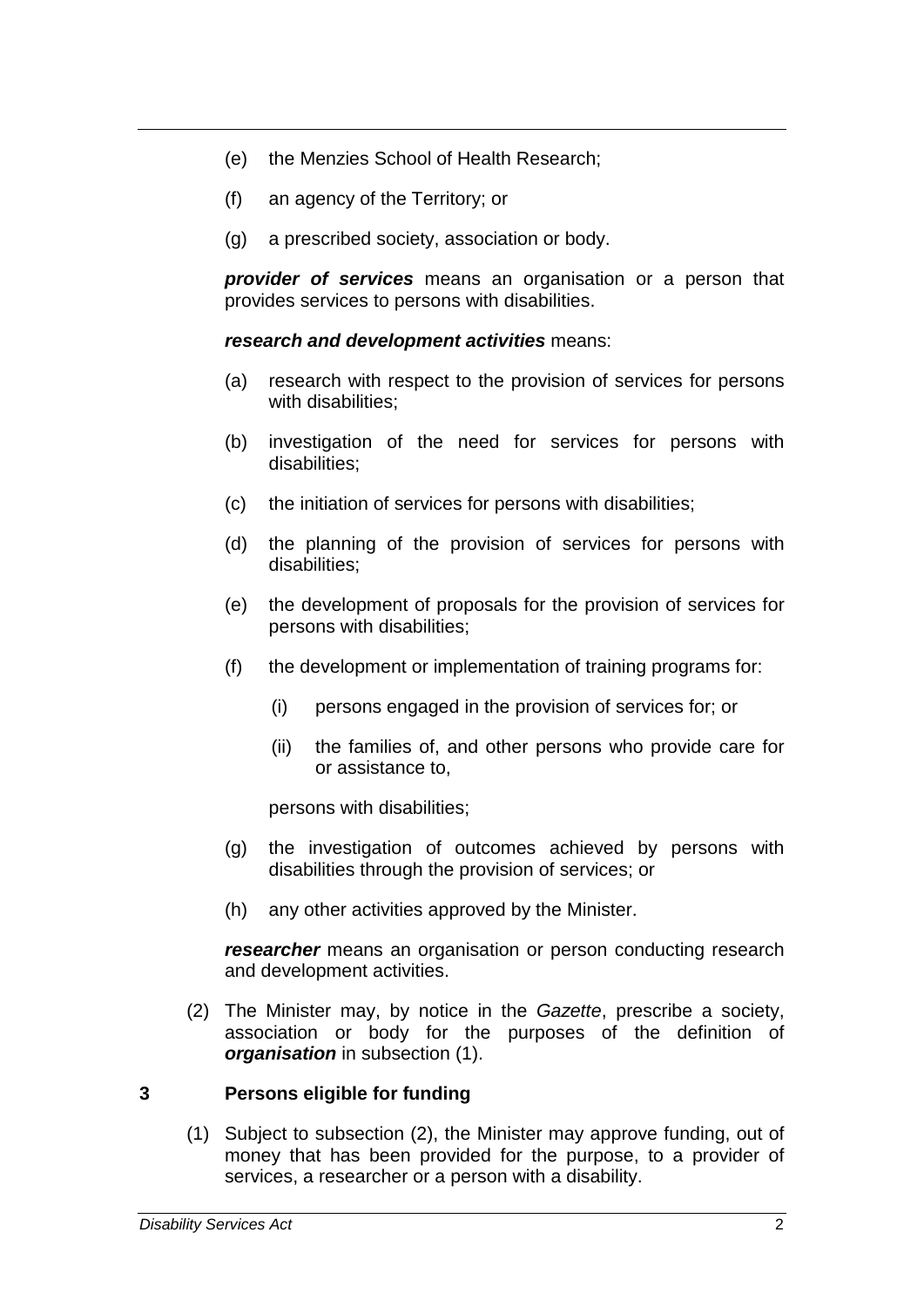- (2) The Minister shall not approve funding under subsection (1) to a provider of services or a researcher unless the provider or researcher is:
	- (a) providing services or conducting research and development in a manner which furthers the principles set out in Schedule 2; and
	- (b) furthering the objectives set out in Schedule 3.
- (3) The Minister shall have regard to furthering the objects set out in Schedule 1 when approving funding under subsection (1).

#### **4 Terms and conditions**

- (1) Where the Minister decides to approve funding to the provider of a service, a researcher or a person with a disability, the Minister may require the provider, researcher or person to enter into an agreement about the terms and conditions with which the provider, researcher or person shall comply while receiving the funding.
- (2) An agreement under subsection (1) shall be in writing and signed by both parties.
- (3) The terms and conditions of the agreement may include the outcomes to be achieved by persons with disabilities and the rights of persons being provided with services by the provider or persons who are the subject of research programs of the researcher.

#### **5 Delegation**

- (1) The Minister may, by instrument in writing, delegate any of his or her powers under this Act, other than this power of delegation, to the Chief Executive Officer or an employee within the meaning of the *Public Sector Employment and Management Act* of the Department primarily responsible to the Minister for the administration of this Act.
- (2) A power delegated under this section, when exercised by the delegate, shall, for the purposes of this Act, be deemed to have been exercised by the Minister.
- (3) A delegation under this section does not prevent the exercise of a power by the Minister.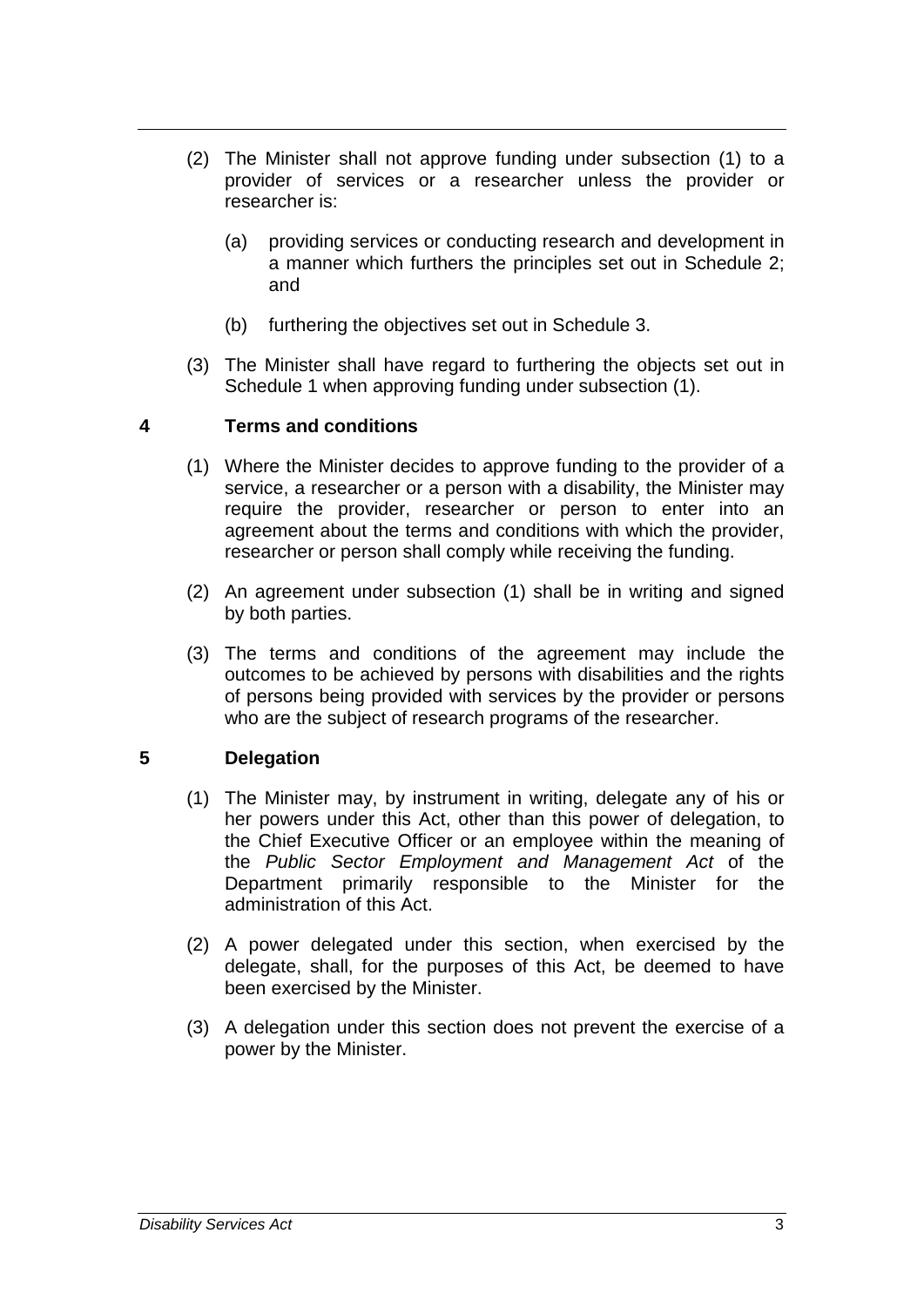## **Schedule 1**

section 3(3)

#### **Objects**

The objects to the furthering of which the Minister shall have regard are:

- (a) to ensure that persons with disabilities receive the services necessary to enable them to achieve their maximum potential as members of the community;
- (b) to ensure that services provided to persons with disabilities:
	- (i) further the integration of persons with disabilities in the community and complement services available generally to persons in the community;
	- (ii) enable persons with disabilities to achieve positive outcomes such as increased independence, employment opportunities and integration in the community; and
	- (iii) are provided in ways that promote in the community a positive image of persons with disabilities and enhance their self-esteem;
- (c) to ensure that the provision of services takes into account the outcomes to be achieved by persons with disabilities; and
- (d) to encourage innovation in the provision of services for persons with disabilities.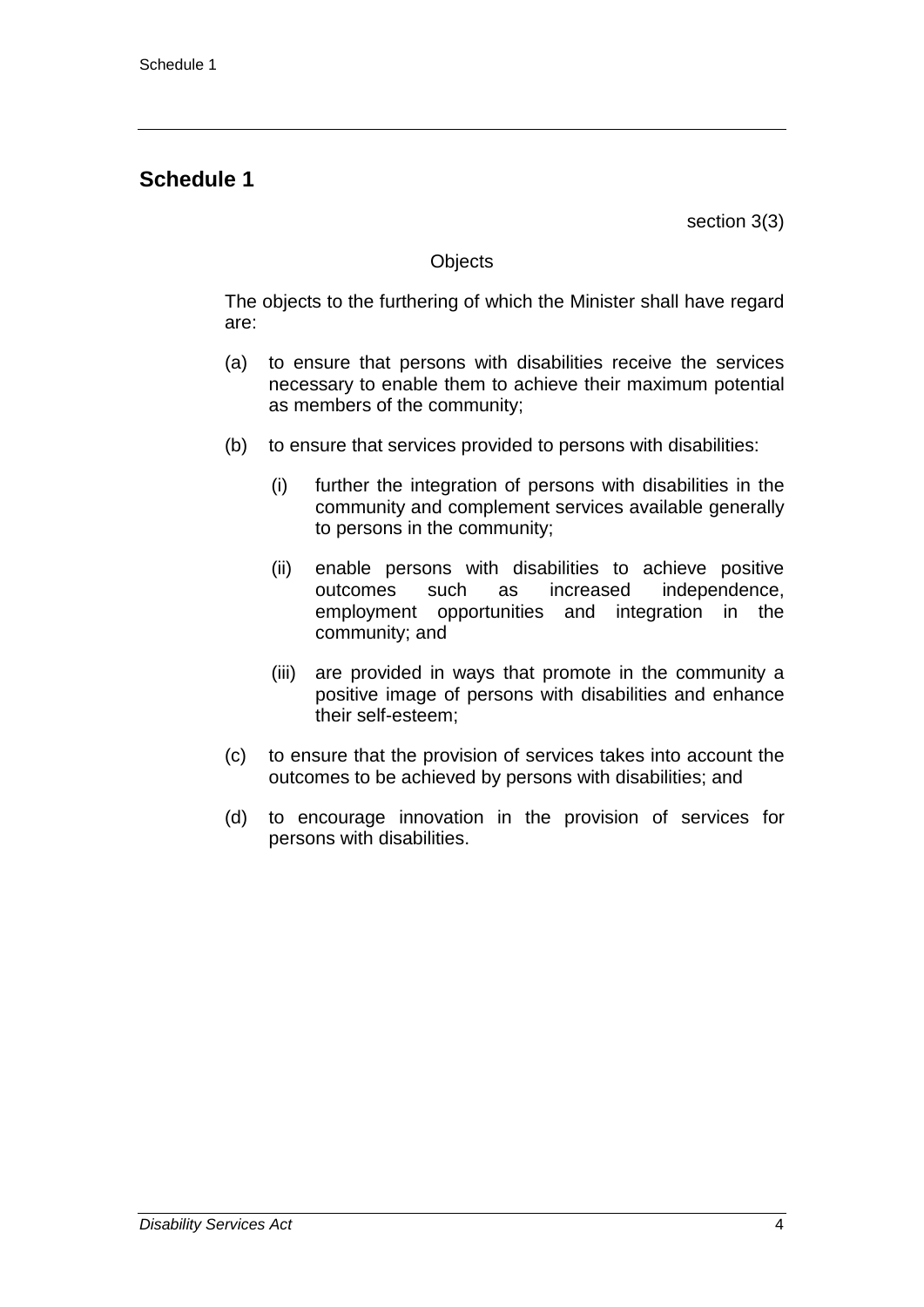## **Schedule 2**

section 3(2)

#### **Principles**

The principles which are to be furthered with respect to persons with disabilities are that:

- (a) persons with disabilities are individuals who have the inherent right to respect for their human worth and dignity;
- (b) persons with disabilities, whatever the origin, nature, type and degree of disability, have the same basic human rights as other members of Australian society;
- (c) persons with disabilities have the same rights as other members of Australian society to realise their individual capacities for physical, social, emotional and intellectual development;
- (d) persons with disabilities have the same right as other members of Australian society to services which will support their attaining a reasonable quality of life;
- (e) persons with disabilities have the same right as other members of Australian society to participate in decisions which affect their lives;
- (f) persons with disabilities receiving services have the same right as other members of Australian society to receive those services in a manner which results in the least restriction of their rights and opportunities; and
- (g) persons with disabilities have the same right as other members of Australian society of the pursuit of a grievance in relation to services.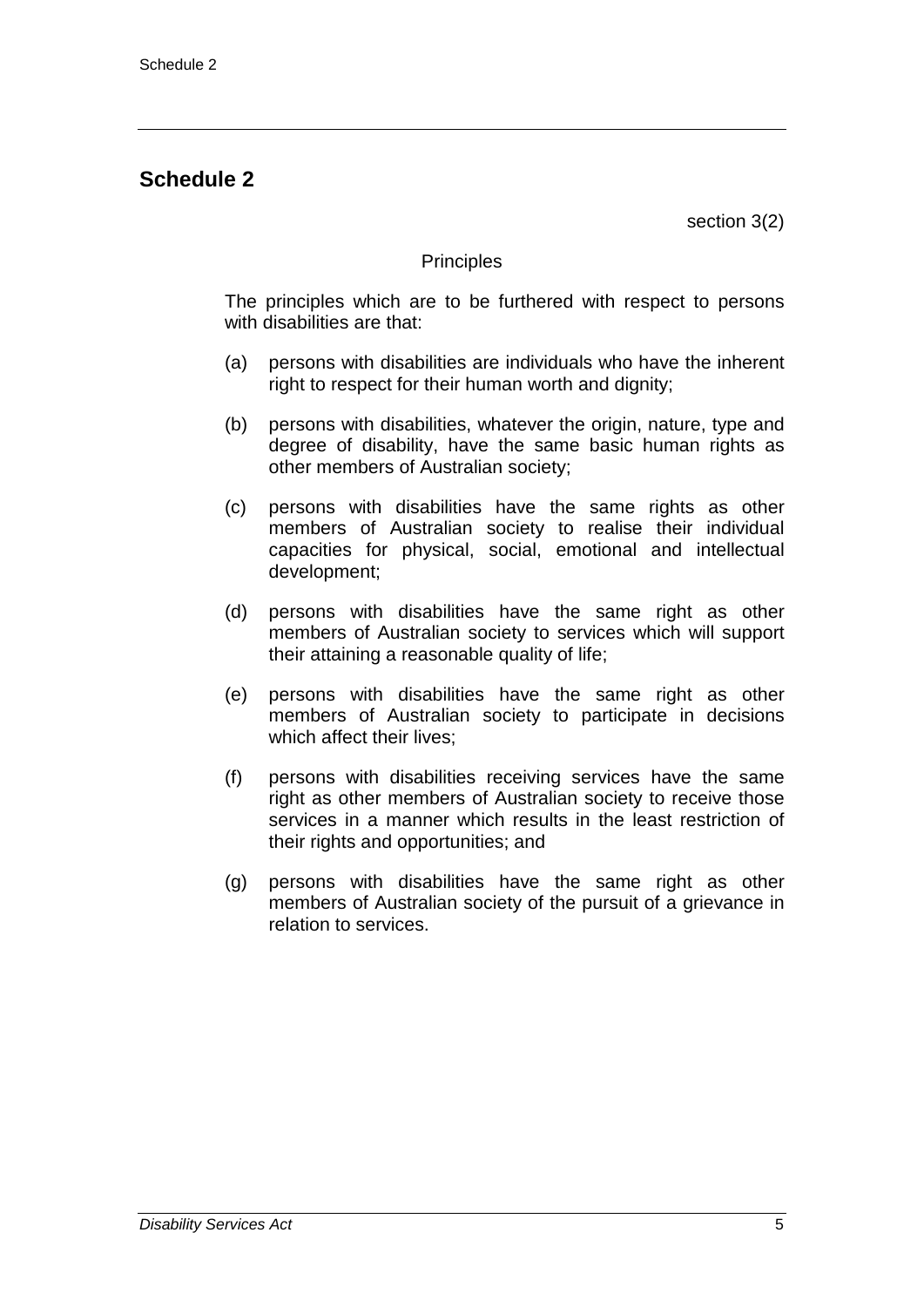## **Schedule 3**

section 3(2)

#### **Objectives**

The objectives for providers of services or researchers are that:

- (a) the services should have as their focus, the achievement of positive outcomes for people with disabilities, such as increased independence, employment opportunities and integration into the community;
- (b) the services should contribute to ensuring that the conditions of the every-day life of people with disabilities are the same as, or as close as possible to, norms and patterns which are valued in the general community;
- (c) the services should be provided as part of the local co-ordinated service systems and be integrated with services generally available to members of the community, wherever possible;
- (d) the services should be tailored to meet the individual needs and goals of the people with disabilities receiving those services;
- (e) the program or the services should be designed and administered to meet the needs of people with disabilities who experience a double disadvantage as a result of their gender, ethnic origin or Aboriginality;
- (f) the program or the services should be designed and administered to promote recognition of the competence of, and enhance the image of, people with disabilities;
- (g) the program or the services should be designed and administered to promote the participation of people with disabilities in the life of the local community through maximum physical and social integration in that community;
- (h) the program or the services should be designed and administered to ensure that no single organisation providing services exercises control over all or most aspects of the life of a person with disabilities;
- (j) the organisations or persons providing services to persons with disabilities, whether those services are provided specially to persons with disabilities or generally to members of the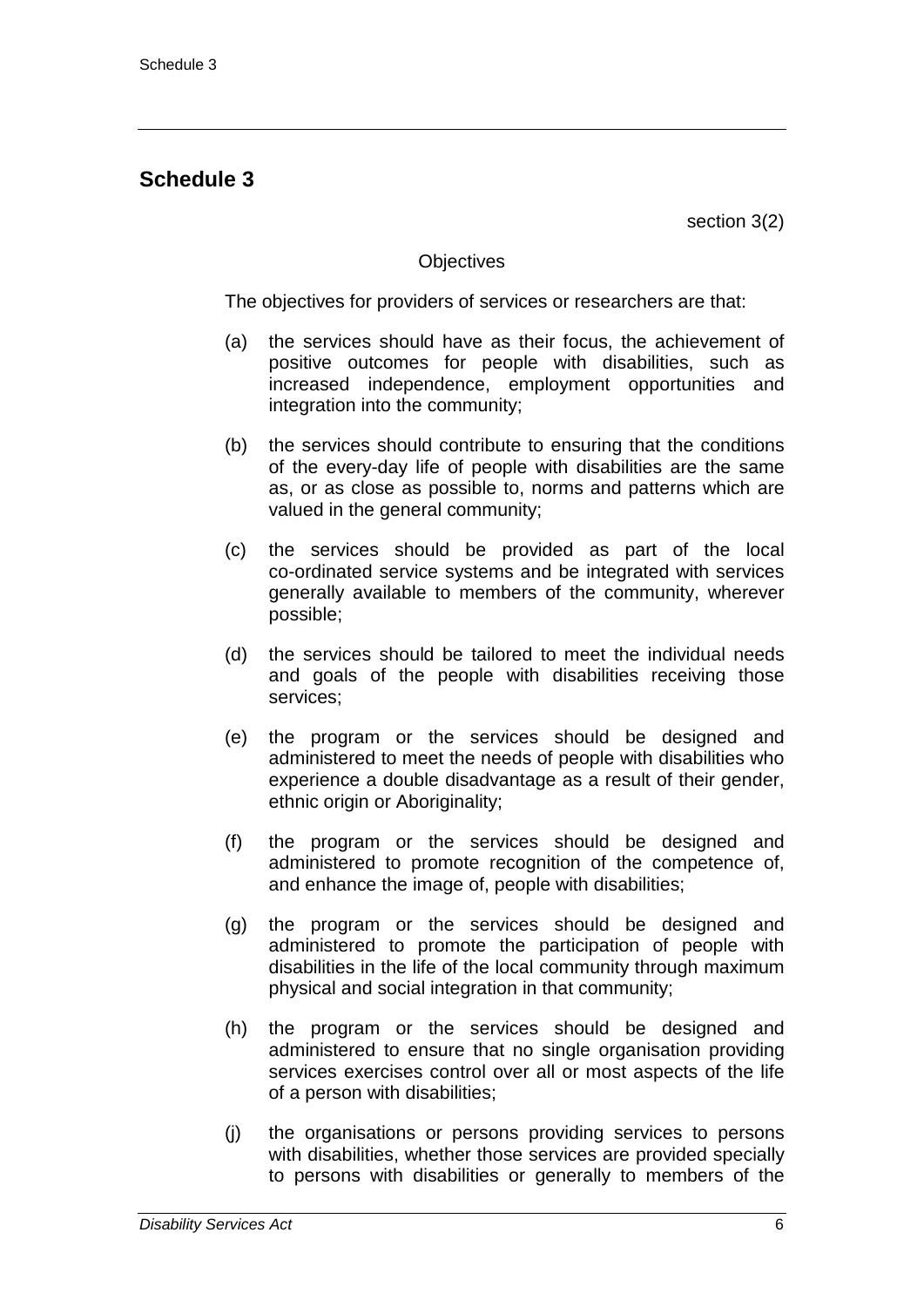community, should be accountable to those persons with disabilities who use their services, advocates of those persons, the Territory and the community generally for the provision of information from which the quality of their services can be judged;

- (k) the program or the services should be designed and administered to provide opportunities for people with disabilities to reach goals and enjoy lifestyles which are valued by the community generally and are appropriate to their chronological age;
- (m) the services should be designed and administered to ensure that persons with disabilities have access to advocacy support where necessary to ensure adequate participation in decisionmaking about the services they receive;
- (n) the program or the services should be designed and administered to ensure that appropriate avenues exist for people with disabilities to raise and have resolved any grievances about services;
- (p) the program or the services should be designed and administered to provide people with disabilities with, and encourage them to make use of, avenues for participating in the planning and operation of services which they receive and the Territory and organisations should provide opportunities for consultation in relation to the development of major policy and program changes;
- (q) the program or the services should be designed and administered to respect the rights of people with disabilities to privacy and confidentiality; and
- (r) the activities of the provider of services which relate to persons with disabilities should be conducted in accordance with the Principles set out in Schedule 2.